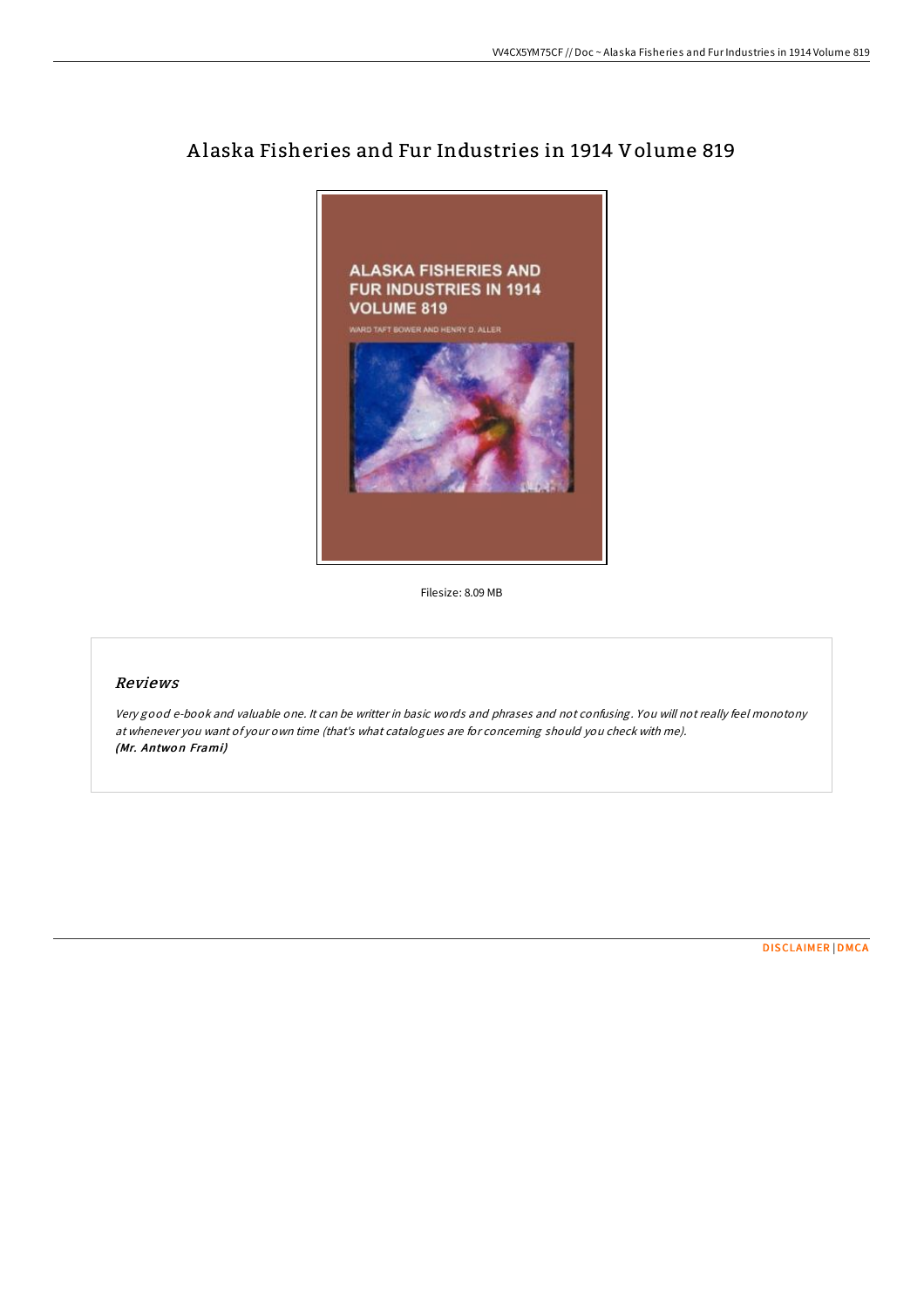## ALASKA FISHERIES AND FUR INDUSTRIES IN 1914 VOLUME 819



To read Alaska Fisheries and Fur Industries in 1914 Volume 819 eBook, you should click the web link under and save the ebook or have accessibility to additional information that are related to ALASKA FISHERIES AND FUR INDUSTRIES IN 1914 VOLUME 819 ebook.

Rarebooksclub.com, United States, 2012. Paperback. Book Condition: New. 246 x 189 mm. Language: English . Brand New Book \*\*\*\*\* Print on Demand \*\*\*\*\*.This historic book may have numerous typos and missing text. Purchasers can download a free scanned copy of the original book (without typos) from the publisher. Not indexed. Not illustrated. 1915 Excerpt: . 89 per cent came from the Bering Sea region, as compared with 77 per cent from that part of Alaska last year. Investment In The Salmon Pickling Industry In 1914. FRESH SALMON. Shipped From Alaska. Although the shipment of fresh salmon to Puget Sound from Petersburg, Wrangell, Ketchikan, and Juneau is chiefly incidental to mild curing or other methods of bundling, the industry is nevertheless of considerable importance. The fish are boxed in ice and are transported by regular steamship lines. The period of transit is less than three days and delivery in good condition is easily accomplished. In 1914 shipments of fresh salmon from Alaska aggregated 1,759,7.33 pounds, valued at.\$60,375. This is a substantial gain over 1913, when 645,956 pounds, valued at \$51,727, were shipped. Marketed Locally In Alaska. Definite figures are not available as to the exact quantity of fresh fish distributed through the local markets in Alaska, but at the more important centers of population, such as Juneau and other cities, the amount consumed is of sufficient importance to warrant mention in this report. It is estimated that the consumption of fresh fish purchased either at local markets or from fishermen for use at the more important centers is 500,000 pounds, valued at \$40,000. Of this quantity about 50 per cent is halibut, 35 per cent salmon, and 15 per (sent miscellaneous fishes, such as black cod, herring, bass, and other species. Retail prices vary from 7 or 8 cents a pound...

 $\Box$ Read [Alaska](http://almighty24.tech/alaska-fisheries-and-fur-industries-in-1914-volu.html) Fisheries and Fur Industries in 1914 Volume 819 Online  $\blacksquare$ Do wnload PDF [Alaska](http://almighty24.tech/alaska-fisheries-and-fur-industries-in-1914-volu.html) Fisheries and Fur Industries in 1914 Volume 819